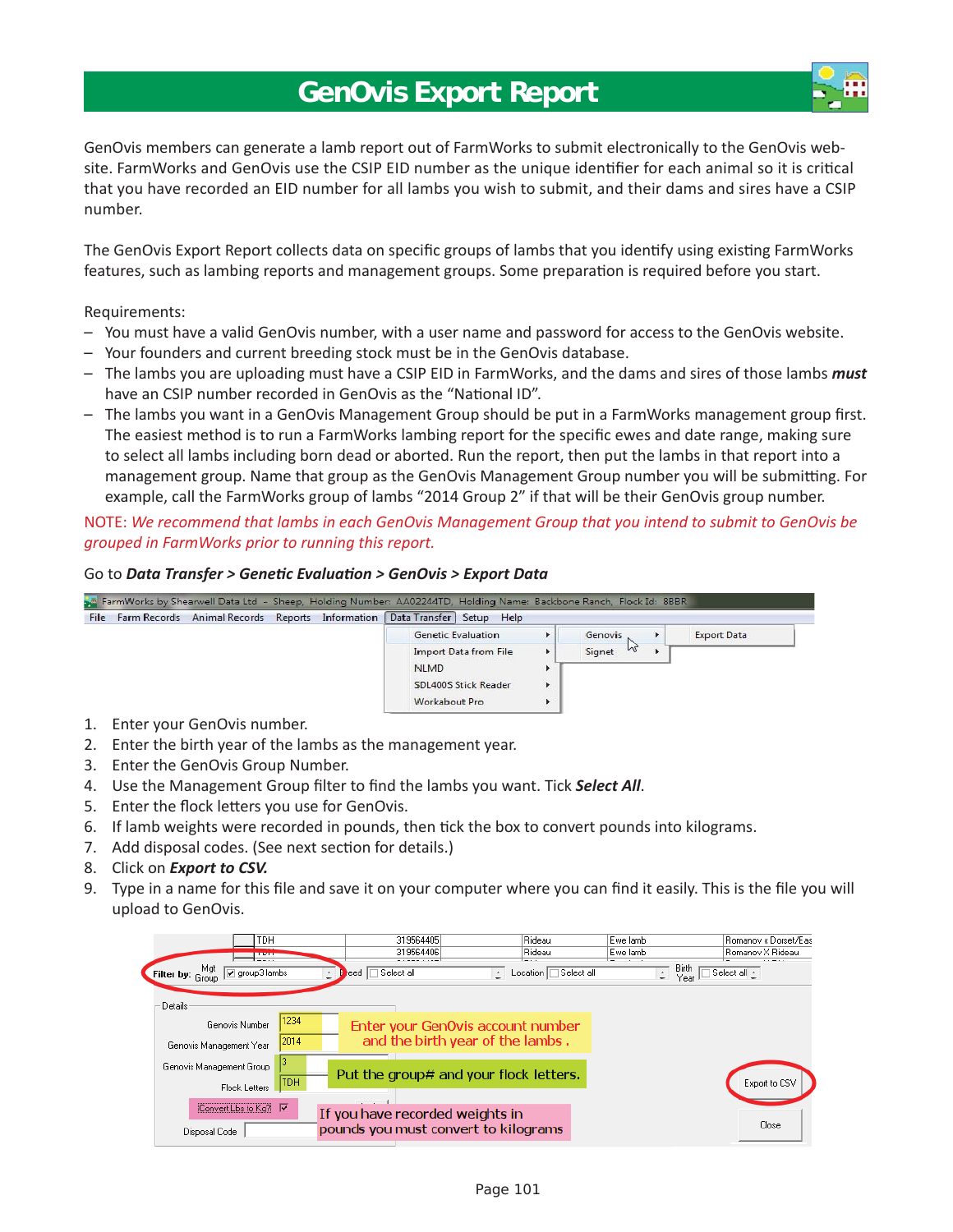

# **Disposal Codes**

GenOvis disposal codes have been pre-loaded into a drop-down list on the GenOvis Data Export screen. If a lamb has been recorded in FarmWorks as sold, slaughtered or died, then the date of that event will be displayed in the Disposal Date column. You can assign a GenOvis disposal code to any lamb with a disposal date.

- 1. Highlight a lamb, or use the Ctrl key to highlight multiple lambs.
- 2. Use the drop-down menu to select a disposal code.
- 3. Click *Assign*.
- 4. De-select the lambs by clicking twice on the *Select All* box.



- 5. Select more lambs to assign disposal codes.
- 6. When ready, select *Export to CSV.*



7. Type in a name for this file and save it on your computer where you can find it easily. This is the file you will upload to GenOvis.

| Organize -<br>New folder                          |                                            | <b>EE</b>                                                                                                                                                                          |  |  |
|---------------------------------------------------|--------------------------------------------|------------------------------------------------------------------------------------------------------------------------------------------------------------------------------------|--|--|
| Libraries<br>Documents                            | Documents library<br>Includes: 2 locations | Arrange by: Folder                                                                                                                                                                 |  |  |
| Music                                             | ۸<br>Name                                  | Date modified<br>23/12/2014 10:58 AM<br>19/08/2013 2:05 PM<br>31/12/2014 9:15 AM<br>05/11/2014 12:24 PN<br>31/12/2014 10:40 AM<br>11/12/2014 10:18 AM<br><b>0.4.15.25.25.25.23</b> |  |  |
| Pictures                                          | Jatemie 3011                               |                                                                                                                                                                                    |  |  |
| Videos                                            | Sladoath Falder                            |                                                                                                                                                                                    |  |  |
|                                                   | Ξ<br>Canada                                |                                                                                                                                                                                    |  |  |
| Computer                                          | Disputch Procedures                        |                                                                                                                                                                                    |  |  |
| OS(C.)                                            |                                            |                                                                                                                                                                                    |  |  |
| HP_RECOVERY (E:)                                  | Name your file and save it                 |                                                                                                                                                                                    |  |  |
| Sage (\\sdl-sage) (S:)                            | someplace sensible.                        |                                                                                                                                                                                    |  |  |
| Group3_2014<br>File name:                         |                                            |                                                                                                                                                                                    |  |  |
| Save as type: Comma Separated Values File (*.csv) |                                            |                                                                                                                                                                                    |  |  |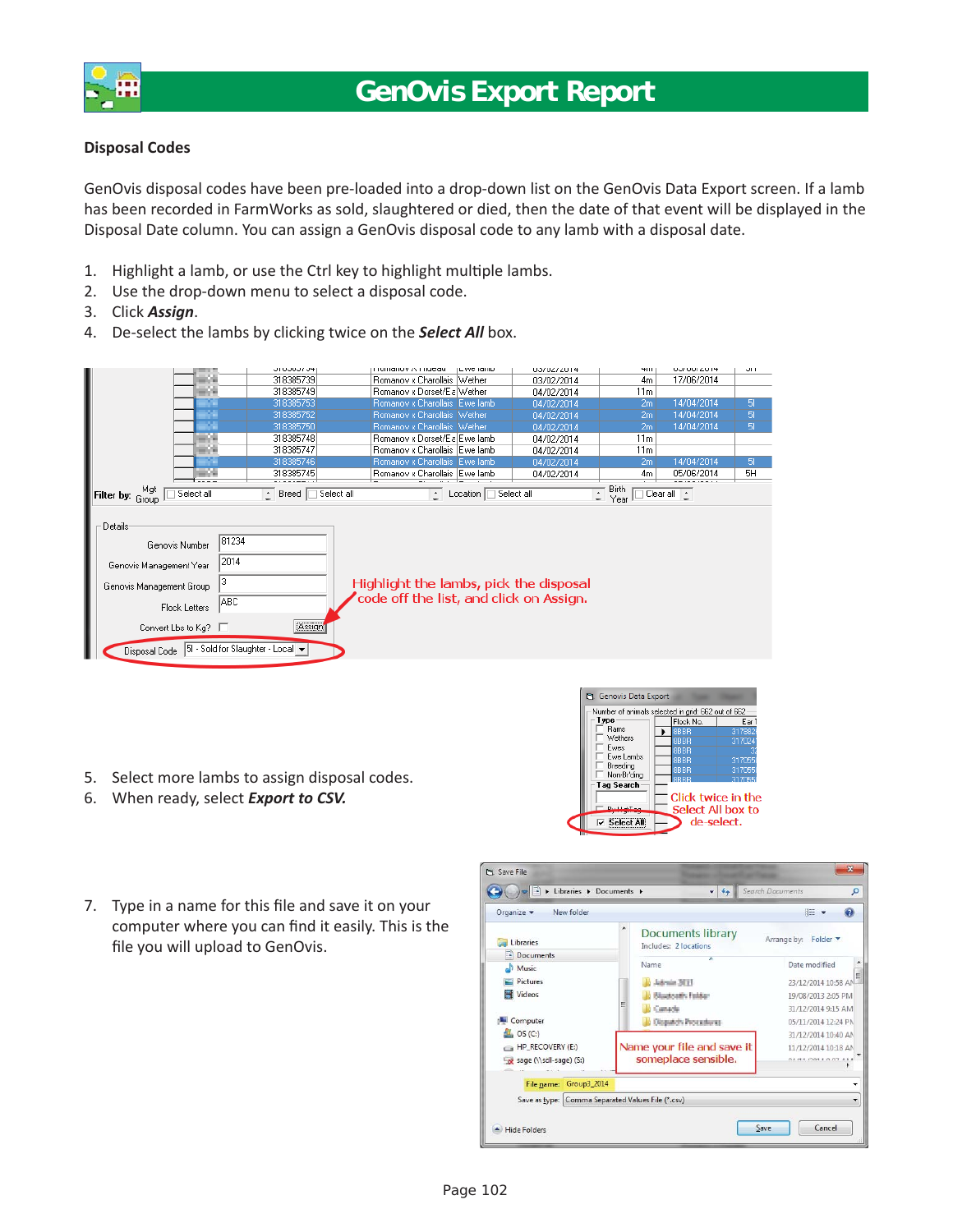

# **Editing the csv file**

Some minor changes to the csv file are sometimes necessary. *Note*: Opening a csv file in MS Excel<sup>®</sup> to make changes will cause the GenOvis date formatting to be lost when the file is saved. You must re-format all the date columns to be YYYY-MM-DD before you save your changes. Dates in the wrong format will cause your GenOvis upload to fail. See page 104 for how to re-format dates in MS Excel®.

## **Lamb TaƩ oos**

If you use the EID option on your stock recorder, your tag numbers are not in the right format for GenOvis to process as the "Lamb Tattoo". The Lamb Tattoo column in your export file should only contain numbers for lambs that died before tagging. Lambs that were tagged are known to GenOvis by their CSIP/NID (national ID number), not by their tattoo, so you must delete those tag numbers in the Lamb Tattoo column

- 1. Open the csv file with MS Excel<sup>®</sup>.
- 2. Lambs that died before tagging should have a number in the Lamb Tattoo column but no CSIP number in the NID column.
- 3. All lambs that lived to be tagged should have a NID number but nothing in the Lamb Tattoo column. Delete any number in the Lamb Tattoo column if there is a NID.
- 4. Select each date column and re-format the dates to YYY-MM-DD. See page 104 for instructions.
- 5. Save as a csy file and exit.

|    | А | в         |                      | D |                                              |                                     | G              |    | А   | в                         |                                              | D |             |          |                    | G              |
|----|---|-----------|----------------------|---|----------------------------------------------|-------------------------------------|----------------|----|-----|---------------------------|----------------------------------------------|---|-------------|----------|--------------------|----------------|
|    |   |           |                      |   | GENOVIS I FLOCK LET MANAGEN MANAGEN LAMB NID | <b>LAMB TATTOO</b>                  | <b>DAM NID</b> |    |     |                           | GENOVIS I FLOCK LET MANAGEN MANAGEN LAMB NID |   |             |          | <b>LAMB TATTOO</b> | <b>DAM NID</b> |
|    |   | 1234 ABCD | 2015                 |   |                                              | ABCD151164CD                        | 31752168       |    |     | 1234 ABCD                 | 2015                                         |   |             |          | ABCD151164CD       | 31752168       |
|    |   | 1234 ABCD | 2015                 |   |                                              | ABCD151166CD                        | 31752168       |    |     | 1234 ABCD                 | 2015                                         |   |             |          | ABCD151166CD       | 31752168       |
|    |   | 1234 ABCD | 2015                 |   |                                              | ABCD151165CD                        | 31752164       |    |     | 1234 ABCD                 | 2015                                         |   |             |          | ABCD151165CD       | 31752164       |
|    |   | 1234 ABCD | 2015                 |   |                                              | 3 319437676 ABCD319437676D 31752168 |                |    |     | 1234 ABCD                 | 2015                                         |   | 3 319437676 |          |                    | 31752168       |
|    |   | 1234 ABCD | 2015                 |   |                                              | 3 319437677 ABCD319437677D          | 31752168       |    |     | 1234 ABCD                 | 2015                                         |   | 3 319437677 |          |                    | 31752168       |
|    |   | 1234 ABCD | 2015                 |   |                                              | 3 319437678 ABCD319437678D          | 31752164       |    |     | 1234 ABCD                 | 2015                                         |   | 3 319437678 |          |                    | 31752164       |
| 8  |   |           |                      |   | 3 319437679 ABCD319437679D 31752164          |                                     |                |    | 179 |                           |                                              |   |             | 31752164 |                    |                |
| 9  |   |           | Erase any tag in the |   |                                              | 3 319437412 ABCD319437412D          | 31790387       |    |     |                           | <b>Your Lamb Tattoo column should</b>        |   |             | 12       |                    | 31790387       |
| 10 |   |           | tattoo column unless |   |                                              | 3 319437413 ABCD319437413D          | 31790387       |    |     |                           | be empty except for the lambs                |   |             | 13       |                    | 31790387       |
| 11 |   |           | it has a NID number. |   |                                              | 3 319437408 ABCD319437408D          | 31752164       |    |     | that died before tagging. |                                              |   | 108         |          | 31752164           |                |
|    |   | 1234 ABCD | 2015                 |   |                                              | 3 319437406 ABCD319437406D          | 31752167       |    |     |                           |                                              |   |             | IO6      |                    | 31752167       |
|    |   | 1234 ABCD | 2015                 |   |                                              | 3 319437405 ABCD319437405D 31752167 |                |    |     | 1234 ABCD                 | 2015                                         |   | 3 319437405 |          |                    | 31752167       |
| 14 |   | 1234 ABCD | 2015                 |   |                                              | 3 319437409 ABCD31, 437409D         | 31752164       | 14 |     | 1234 ABCD                 | 2015                                         |   | 3 319437409 |          |                    | 31752164       |
|    |   | 1234 ABCD | 2015                 |   |                                              | ABCD151199CD                        | 31790386       |    |     | 1234 ABCD                 | 2015                                         |   |             |          | ABCD151199CD       | 31790386       |
| 16 |   | 1234 ABCD | 2015                 |   |                                              | 3 319437404 ABCD319437404D 31790386 |                |    |     | 1234 ABCD                 | 2015                                         |   | 3 319437404 |          |                    | 31790386       |
|    |   | 1234 ABCD | 2015                 |   |                                              | 3 319437403 ABCD319437403D 31790386 |                |    |     | 1234 ABCD                 | 2015                                         |   | 3 319437403 |          |                    | 31790386       |

#### **Delete column headings**

If your report failed to upload to GenOvis it might be that the column headings have been rejected and you should delete that row and try again.

- 1. Open the csv file with Notepad.
- 2. Highlight the entire top row of column headings.
- 3. Click *Delete* to remove the text.
- 4. Click *Delete* again to remove the empty row.
- 5. Save and close the file. Try to upload again into GenOvis.

| GO_group3.csv - Notepad                                                                                      |                                                                         |
|--------------------------------------------------------------------------------------------------------------|-------------------------------------------------------------------------|
| Edit<br>Format View<br>File<br>Help                                                                          |                                                                         |
|                                                                                                              | LAMB NID.LAMB                                                           |
| $1234, AAAA, 2015, 3, AAAA151164CD, 317521685, 317882641, 2015-09-16, w, 3, 0, , 4, ,$                       | $2015 - 09 - 16$ .                                                      |
|                                                                                                              | $12641, 2015 - 09 - 16, W, 3, 0, , 4, , 2015 - 09 - 16$                 |
| Highlight and delete all the text in the top row.                                                            | $15746.2015 - 09 - 16, W, 3, 0, 1, 1, 1$<br>$\frac{1}{2}$ , 2015-09-16, |
| Then delete the empty row.                                                                                   | $121685, 317882641, 2015-09-16, F, 3, 2, , 4.2,$                        |
| $\begin{array}{ c c } \hline 12 \\ \hline 12 \\ 12 \\ 12 \\ \hline \end{array}$                              | $121685, 317882641, 2015-09-16, W, 3, 2, , 4.1,$                        |
| 1234.AAAA.2015.3.319437678.AAAA3194376780.317521649.318395746.2015-09-16,w,3,2,,,,,5.8,,,                    |                                                                         |
| 1234, AAAA, 2015, 3, 319437679, AAAA319437679D, 317521649, 318395746, 2015-09-16, w, 3, 2, , , , , 5. 2, , , |                                                                         |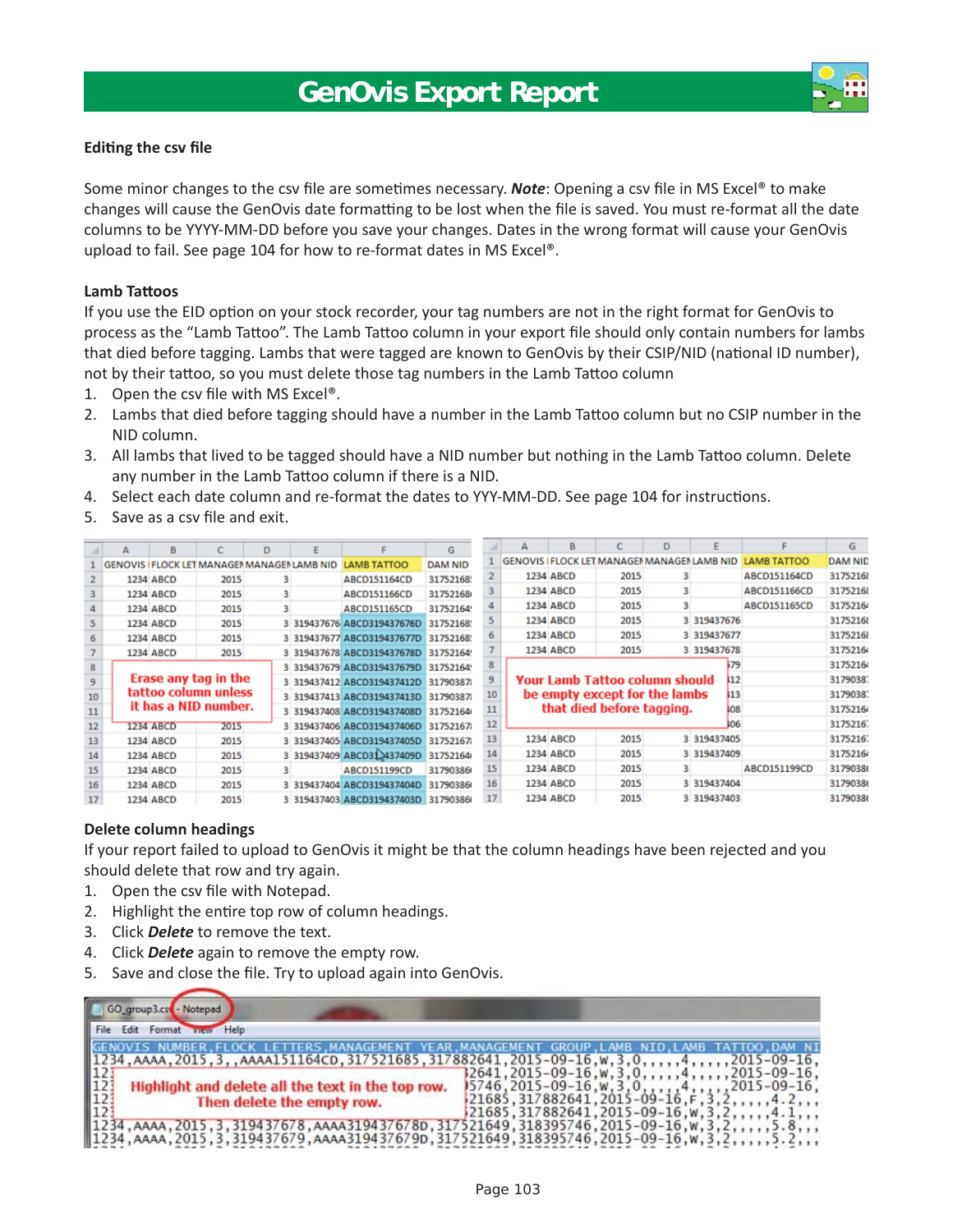

## **Re-format date columns**

GenOvis requires all the dates in a report (birth dates, weigh dates, disposal dates) to be in a certain format - YYYY-MM-DD (example: August 18, 2015 is formatted as 2015-08-25). Dates that aren't in the right GenOvis format will cause the entire report to be rejected. Unfortunately, if you open a csv file in a spreadsheet program like MS Excel® and make changes, when you save the report it will automatically change the dates according to its own settings.

|                 |                     | G                        | н                   |                   |                 |              | G                          | н                   |                   |
|-----------------|---------------------|--------------------------|---------------------|-------------------|-----------------|--------------|----------------------------|---------------------|-------------------|
| <b>LAMB NID</b> | <b>LAMB TATTOO</b>  | <b>DAM NID</b>           | <b>SIRE NID</b>     | <b>BIRTH DATE</b> | <b>LAMB NID</b> | LAMB TATTOO  | <b>DAM NID</b>             | <b>SIRE NID</b>     | <b>BIRTH DATE</b> |
|                 | ABCD151164CD        |                          | 317521685 317882641 | 16/09/2015        |                 | ABCD151164CD |                            | 317521685 317882641 | 2015-09-16        |
|                 | ABCD151166CD        |                          | 317521686 317882641 | 16/09/2015        |                 | ABCD151166CD |                            | 317521686 317882641 | 2015-09-16        |
|                 | <b>ABCD151165CD</b> |                          | 317521649 318395746 | 16/09/2015        |                 | ABCD151165CD |                            | 317521649 318395746 | 2015-09-16        |
| 319437676       |                     |                          | 317521685 317882641 | 16/09/2015        | 319437676       |              |                            | 317521685 317882641 | 2015-09-16        |
| 319437677       |                     |                          |                     | 16/09/2015        | 319437677       |              |                            |                     | 2015-09-16        |
| 319437678       |                     | <b>Wrong date format</b> |                     | 16/09/2015        | 319437678       |              | <b>Right date format -</b> |                     | 2015-09-16        |
| 319437679       |                     |                          |                     | 16/09/2015        | 319437679       |              | year - month - day         |                     | 2015-09-16        |
| 319437680       |                     |                          | 317521686 317882641 | 16/09/2015        | 319437680       |              |                            | 31/JZ100U 31/00ZU41 | 2015-09-16        |
| 319437681       |                     |                          | 317521686 317882641 | 16/09/2015        | 319437681       |              |                            | 317521686 317882641 | 2015-09-16        |

After you have made changes to a csv file in MS Excel® you must change each of the date columns back to be the GenOvis format before you save.

- 1. Highlight each date column (birth, 50-day and 100-day weigh dates, disposal date) by right-clicking on the letter at the top of the column.
- 2. Select *Format Cells*.

| fx<br><b>BIRTH DATE</b><br>$\mathbf{I}$<br>۰ |   |                  |      |   |                                                     |                     |                | в                   | $\equiv \diamondsuit \cdot A$<br>$\overline{I}$ |   |                       |
|----------------------------------------------|---|------------------|------|---|-----------------------------------------------------|---------------------|----------------|---------------------|-------------------------------------------------|---|-----------------------|
|                                              | A | B                | Ċ    | D | E                                                   | F                   | G              | н                   |                                                 |   | $\overline{V}$        |
|                                              |   |                  |      |   | <b>GENOVIS I FLOCK LET MANAGEN MANAGEN LAMB NID</b> | <b>LAMB TATTOO</b>  | <b>DAM NID</b> | <b>SIRE NID</b>     | <b>BIRTH DAT</b>                                | Ж | Cut                   |
| $\overline{2}$                               |   | 1234 ABCD        | 2015 | з |                                                     | <b>ABCD151164CD</b> |                | 317521685 317882641 | 16/09/                                          |   | Copy                  |
| 3                                            |   | 1234 ABCD        | 2015 | 3 |                                                     | <b>ABCD151166CD</b> |                | 317521686 317882641 | 16/09/1                                         |   | <b>Paste Options:</b> |
| 4                                            |   | 1234 ABCD        | 2015 | 3 |                                                     | ABCD151165CD        |                | 317521649 318395746 | 16/09/                                          |   | ē                     |
| 5                                            |   | 1234 ABCD        | 2015 |   | 3 319437676                                         |                     |                | 317521685 317882641 | 16/09/                                          |   | Paste Special         |
| 6                                            |   | 1234 ABCD        | 2015 |   | 3 319437677                                         |                     |                | 317521685 317882641 | 16/09/                                          |   |                       |
| $\overline{7}$                               |   | 1234 ABCD        | 2015 |   | 3 319437678                                         |                     |                | 317521649 318395746 | 16/09/                                          |   | Insert                |
| 8                                            |   | 1234 ABCD        | 2015 |   | 3 319437679                                         |                     |                | 317521649 318395746 | 16/09/                                          |   | Delete                |
| $\overline{9}$                               |   | 1234 ABCD        | 2015 |   | 3 319437680                                         |                     |                | 317521686 317882641 | 16/09/                                          |   | <b>Clear Contents</b> |
| 10                                           |   | 1234 ABCD        | 2015 |   | 3 319437681                                         |                     |                | 317521686 317882641 | 16/09/                                          |   | Format Cells          |
| 11                                           |   | <b>1234 ABCD</b> | 2015 |   | 3 319437684                                         |                     |                | 317521652 317904029 | 17/09/                                          |   | Column Width          |
| 12                                           |   | 1234 ABCD        | 2015 |   | 3 319437683                                         |                     |                | 317521652 317904029 | 17/09/                                          |   | Hide                  |
| 13                                           |   | 1234 ABCD        | 2015 |   | 3 319437685                                         |                     |                | 317521672 317882641 | 17/09/                                          |   | Unhide                |
| 14                                           |   | 1234 ABCD        | 2015 |   | 3 319437686                                         |                     |                | 317521672 317882641 | $17/09$ zuru                                    |   |                       |
| 15                                           |   | 1234 ABCD        | 2015 |   | 3 319437688                                         |                     |                | 317959650 317882641 | 17/09/2015 F                                    |   |                       |

- 3. Click on *Dates*. Select *2001-03-14*.
- 4. Click *OK*. Repeat for each column that contains dates.
- 5. Save the report as a csv file and exit.